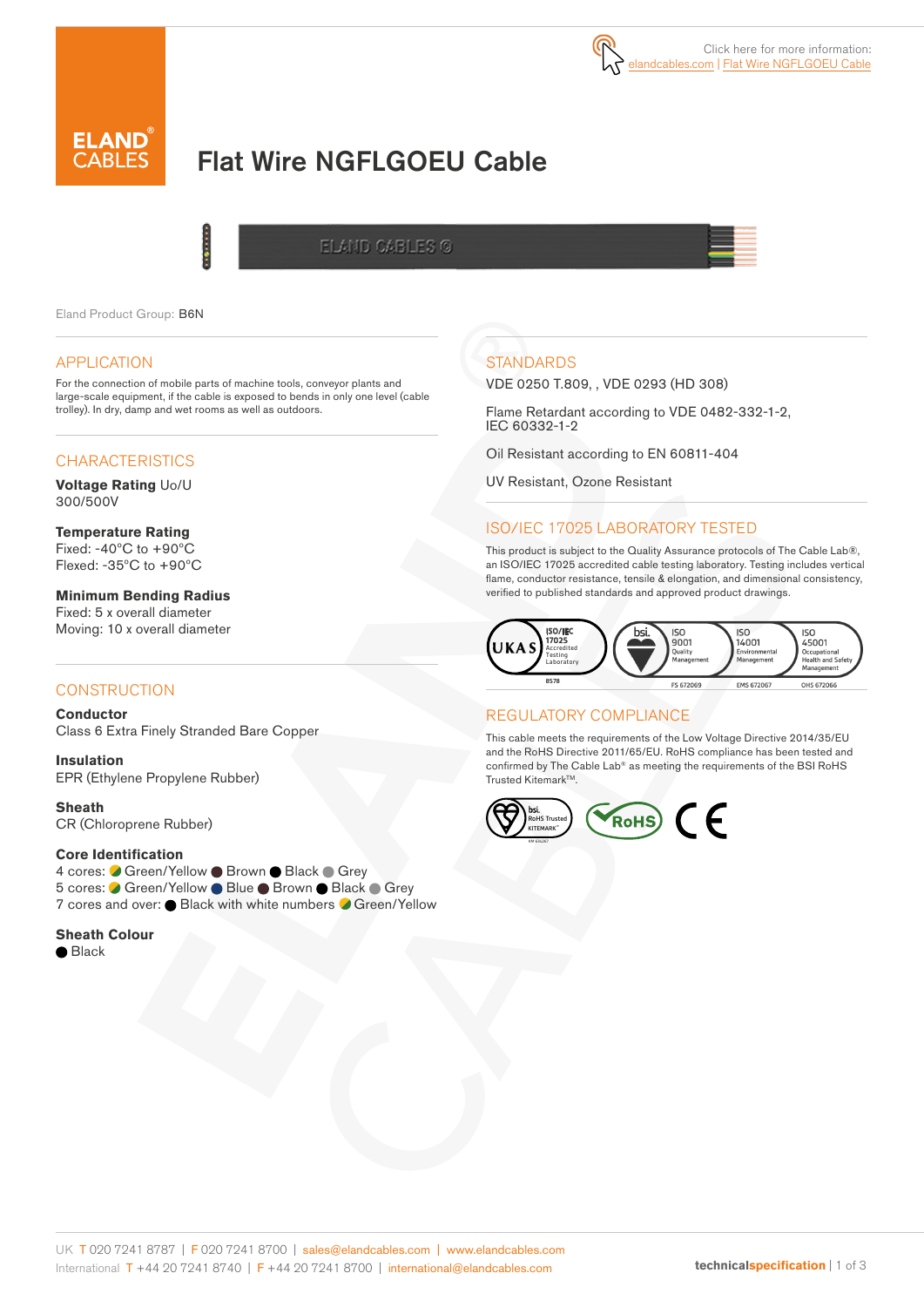# DIMENSIONS

| ELAND PART NO.    | NO. OF<br><b>CORES</b> | NOMINAL CROSS<br><b>SECTIONAL AREA</b><br>mm <sup>2</sup> | NOMINAL WIDTH<br>OF CABLE<br>mm | NOMINAL HEIGHT<br>OF CABLE<br>mm | <b>NOMINAL</b><br><b>WEIGHT</b><br>kg/km | <b>TENSILE</b><br><b>STRENGTH</b><br>N |
|-------------------|------------------------|-----------------------------------------------------------|---------------------------------|----------------------------------|------------------------------------------|----------------------------------------|
| B6N040015BK       | $\overline{4}$         | 1.5                                                       | 17.5                            | 6.2                              | 200                                      | 90                                     |
| B6N040025BK       | $\overline{4}$         | 2.5                                                       | 21.1                            | 7.5                              | 280                                      | 150                                    |
| B6N040040BK       | $\overline{4}$         | $\overline{4}$                                            | 26.1                            | 9.1                              | 410                                      | 240                                    |
| B6N040060BK       | $\overline{4}$         | 6                                                         | 29.1                            | 9.5                              | 600                                      | 360                                    |
| B6N04010BK        | $\overline{4}$         | 10                                                        | 33.1                            | 11.1                             | 800                                      | 600                                    |
| B6N04016BK        | $\overline{4}$         | 16                                                        | 37.8                            | 12.9                             | 1150                                     | 960                                    |
| B6N04025BK        | $\overline{4}$         | 25                                                        | 49.5                            | 15.1                             | 1700                                     | 1500                                   |
| B6N04035BK        | $\overline{4}$         | 35                                                        | 54.9                            | 17.1                             | 2200                                     | 2100                                   |
| <b>B6N04050BK</b> | $\overline{4}$         | 50                                                        | 62.8                            | 18.9                             | 3000                                     | 1500                                   |
| B6N04070BK        | $\overline{4}$         | 70                                                        | 71.2                            | 22.1                             | 3910                                     | 4200                                   |
| B6N04095BK        | $\overline{4}$         | 95                                                        | 79.8                            | 24.8                             | 5300                                     | 5700                                   |
| B6N04120BK        | $\overline{4}$         | 120                                                       | 85.8                            | 27.2                             | 6400                                     | 7200                                   |
| B6N050015BK       | 5                      | 1.5                                                       | 21.5                            | 6.2                              | 240                                      | 112                                    |
| B6N050025BK       | 5                      | 2.5                                                       | 27.1                            | 7.5                              | 332                                      | 187                                    |
| B6N050040BK       | 5                      | $\overline{4}$                                            | 32.1                            | 9.1                              | 560                                      | 300                                    |
| B6N050060BK       | 5                      | 6                                                         | 35.1                            | 9.5                              | 650                                      | 450                                    |
| B6N05010BK        | 5                      | 10                                                        | 44.1                            | 11.1                             | 1135                                     | 750                                    |
| B6N05016BK        | $\mathbf 5$            | 16                                                        | 49.8                            | 12.9                             | 1450                                     | 1200                                   |
| B6N05025BK        | 5                      | 25                                                        | 59.8                            | 16.1                             | 2200                                     | 1875                                   |
| B6N070015BK       | 7                      | 1.5                                                       | 29.1                            | 6.2                              | 360                                      | 157                                    |
| B6N070025BK       | 7                      | 2.5                                                       | 34.9                            | 7.5                              | 520                                      | 262                                    |
| B6N070040BK       | 7                      | $\overline{4}$                                            | 41.9                            | 9.1                              | 700                                      | 420                                    |
| B6N070060BK       | 7                      | 6                                                         | 42.1                            | 9.5                              | 850                                      | 630                                    |
| B6N07025BK        | $\overline{7}$         | 25                                                        | 79.7                            | 16.1                             | 2930                                     | 2625                                   |
| <b>B6N07035BK</b> | $\overline{7}$         | 35                                                        | 88.2                            | 17.1                             | 3820                                     | 3675                                   |
| B6N080015BK       | 8                      | 1.5                                                       | 31.5                            | 6.2                              | 370                                      | 180                                    |
| B6N080025BK       | 8                      | 2.5                                                       | 39.1                            | 7.5                              | 550                                      | 300                                    |
| B6N100015BK       | 10                     | 1.5                                                       | 39.9                            | 6.5                              | 460                                      | 225                                    |
| B6N100025BK       | 10                     | 2.5                                                       | 47.9                            | 8.1                              | 680                                      | 375                                    |
| B6N120015BK       | 12                     | 1.5                                                       | 47.1                            | 6.5                              | 620                                      | 270                                    |
| B6N120025BK       | 12                     | 2.5                                                       | 56.1                            | 8.1                              | 800                                      | 450                                    |
| B6N160015BK       | 16                     | 1.5                                                       | 4.2                             | 6.5                              | 900                                      | 360                                    |
| B6N240015BK       | 24                     | 1.5                                                       | 55.1                            | 12.5                             | 1300                                     | 540                                    |
| B6N240025BK       | 24                     | 2.5                                                       | 68.2                            | 16.2                             | 1480                                     | 900                                    |